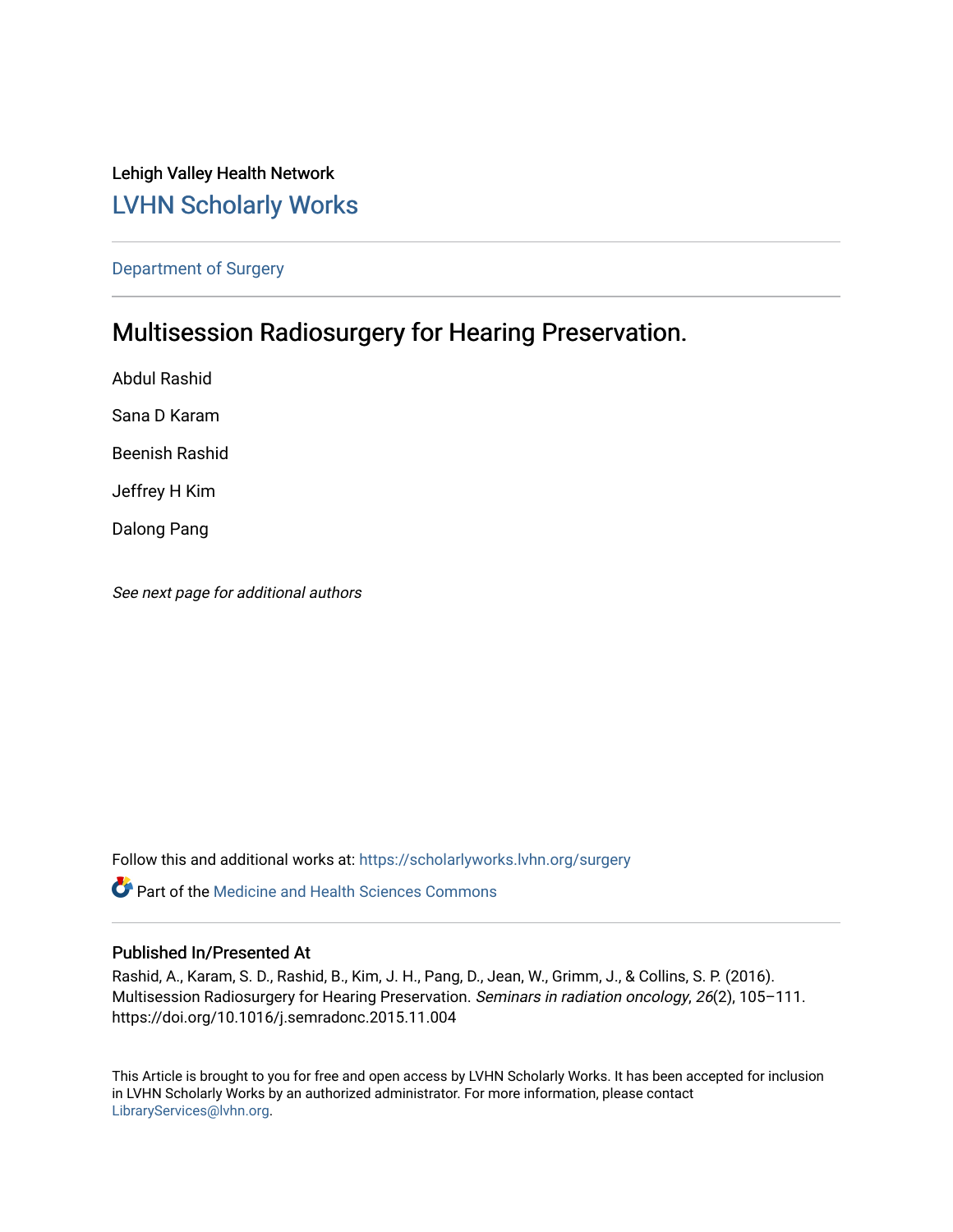#### Authors

Abdul Rashid, Sana D Karam, Beenish Rashid, Jeffrey H Kim, Dalong Pang, Walter C. Jean, Jimm Grimm, and Sean P Collins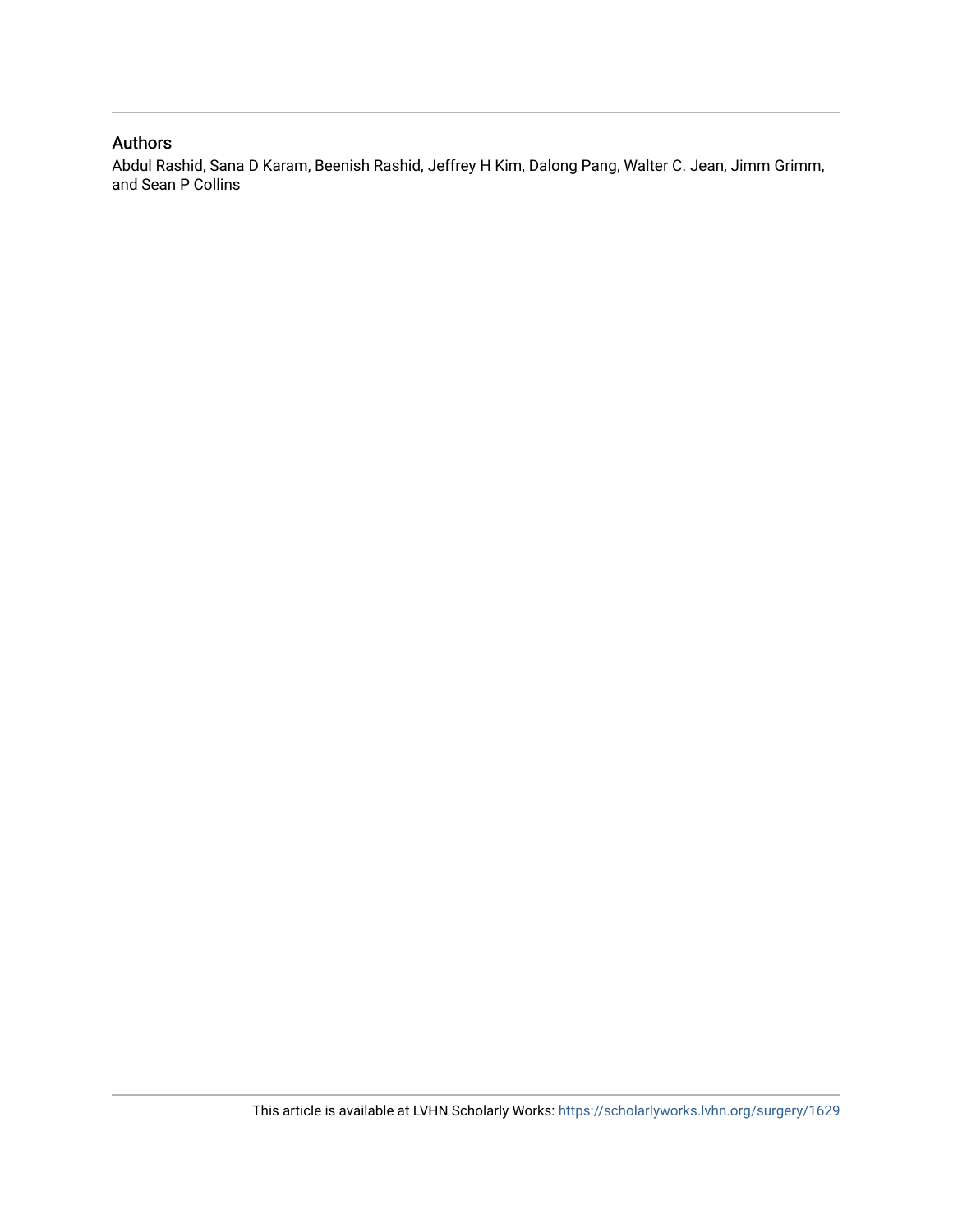

Seminars in **RADIATION ONCOLOGY** 

# Multisession Radiosurgery for Hearing **Preservation**



Abdul Rashid, PhD, Sana D. Karam, MD, PhD, Beenish Rashid, BS, Jeffrey H. Kim, MD,<sup>†</sup> Dalong Pang, PhD,<sup>\*</sup> Walter Jean, MD,<sup>\*</sup> Jimm Grimm, PhD,<sup>§</sup> and Sean P. Collins, MD, PhD

> Clinically relevant dose-tolerance limits with reliable estimates of risk in 1-5 fractions for cochlea are still unknown. Timmerman's limits from the October 2008 issue of Seminars in Radiation Oncology have served as the basis for clinical practice, augmented by updated constraints in TG-101 and QUANTEC, but the corresponding estimates of risk have not yet been well-reported. A total of 37 acoustic neuroma CyberKnife cases from Medstar Georgetown University Hospital treated in 3 or 5 fractions were combined with single-fraction Gamma Knife data from the 69 cases in Timmer 2009 to form an aggregate dataset of 106 cochlea cases treated in 1-5 fractions. Probit dose-response modeling was performed in the DVH Evaluator software to estimate normal tissue complication probability. QUANTEC recommends keeping single-fraction maximum dose to the cochlea less than 14 Gy to maintain less than 25% risk of serviceable hearing loss, and our 17.9% risk estimate for 14 Gy in 1 fraction is within their predicted range. In 5 fractions, our estimate of the Timmerman 27.5 Gy maximum cochlea dose limit was 17.4%. For cases in which lower risk is required, the Timmerman 12 Gy in 1 fraction and the TG-101 limit of 25 Gy in 5 fractions had an estimated risk level of 11.8% and 13.8%, respectively. High-risk and low-risk dose tolerance with risk estimates in 1-5 fractions are all presented.

Semin Radiat Oncol 26:105-111 © 2016 Published by Elsevier Inc.

Radiosurgery or hypofractionated radiotherapy (stereotactic<br>feeds of radiotherapy [SBRT]) is a well-established modality<br>feeds of recording to the continuum of  $(45)$  that an almost for the management of acoustic neuromas (AN) that are slowgrowing benign tumors. These tumors arise from the cochleavestibular nerve complex within the internal auditory canal and can expand into the cerebellopontine angle. A "wait-and-

see" approach is an option but these tumors can grow causing compression of the seventh and eighth cranial nerves and brainstem, as well as hearing loss, and many patients inevitably require treatment. $1.4$  Régis et al<sup>3</sup> found that only 78%, 43%, and 14% of patients in the wait-and-see group maintained tumor control and functional hearing at 1, 2, and 5 years, respectively, whereas the Gamma Knife group had 88%, 79%, and 60% of patients for the same endpoints and time periods. Although AN usually grow slowly, Kondziolka et al<sup>4</sup>observed that more than 95% of their patients in the "wait-and-scan" group had measurable growth by the 10-year follow-up. Common treatments of these tumors are microsurgical resection, radiation therapy, or conservative management with radiologic surveillance.<sup>5,6</sup> Potential complications following SBRT for AN include trigeminal neuropathy, facial nerve dysfunction, ataxia, and hearing loss.

Leksell<sup> $\ell$ </sup> and Norén et al<sup>8</sup> were the first to treat AN with Gamma Knife (Elekta Inc, Stockholm, Sweden) beginning in the 1960s, with reports of very favorable results.<sup>7-9</sup> In the mid-1980s, with the worldwide availability of the Gamma Knife and with the development of linear accelerators adapted for

<http://dx.doi.org/10.1016/j.semradonc.2015.11.004> 105 1053-4296//& 2016 Published by Elsevier Inc.

<sup>\*</sup>Department of Radiation Medicine, MedStar Georgetown University Hospital, Washington, DC.

<sup>†</sup>Department of Otolaryngology-Head and Neck Surgery, MedStar Georgetown University Hospital, Washington, DC.

<sup>‡</sup>Department of Neurosurgery, MedStar Georgetown University Hospital, Washington, DC.

<sup>§</sup>Bott Cancer Center, Holy Redeemer Hospital, Meadowbrook, PA.

Conflict of interests: None of the authors have received any funding for this research. Dr Collins is an Accuray Clinical Consultant. Dr Grimm developed and holds intellectual property rights to the DVH Evaluator software tool, which is an FDA-cleared product in commercial use, and which has been used for this analysis.

Address reprint requests to Abdul Rashid, PhD, Department of Radiation Medicine, MedStar Georgetown University Hospital, LL Bles Building, 3800 Reservoir Rd NW, Washington, DC 20007. E-mail: [axr11@gunet.](mailto:axr11@gunet.georgetown.edu) [georgetown.edu](mailto:axr11@gunet.georgetown.edu)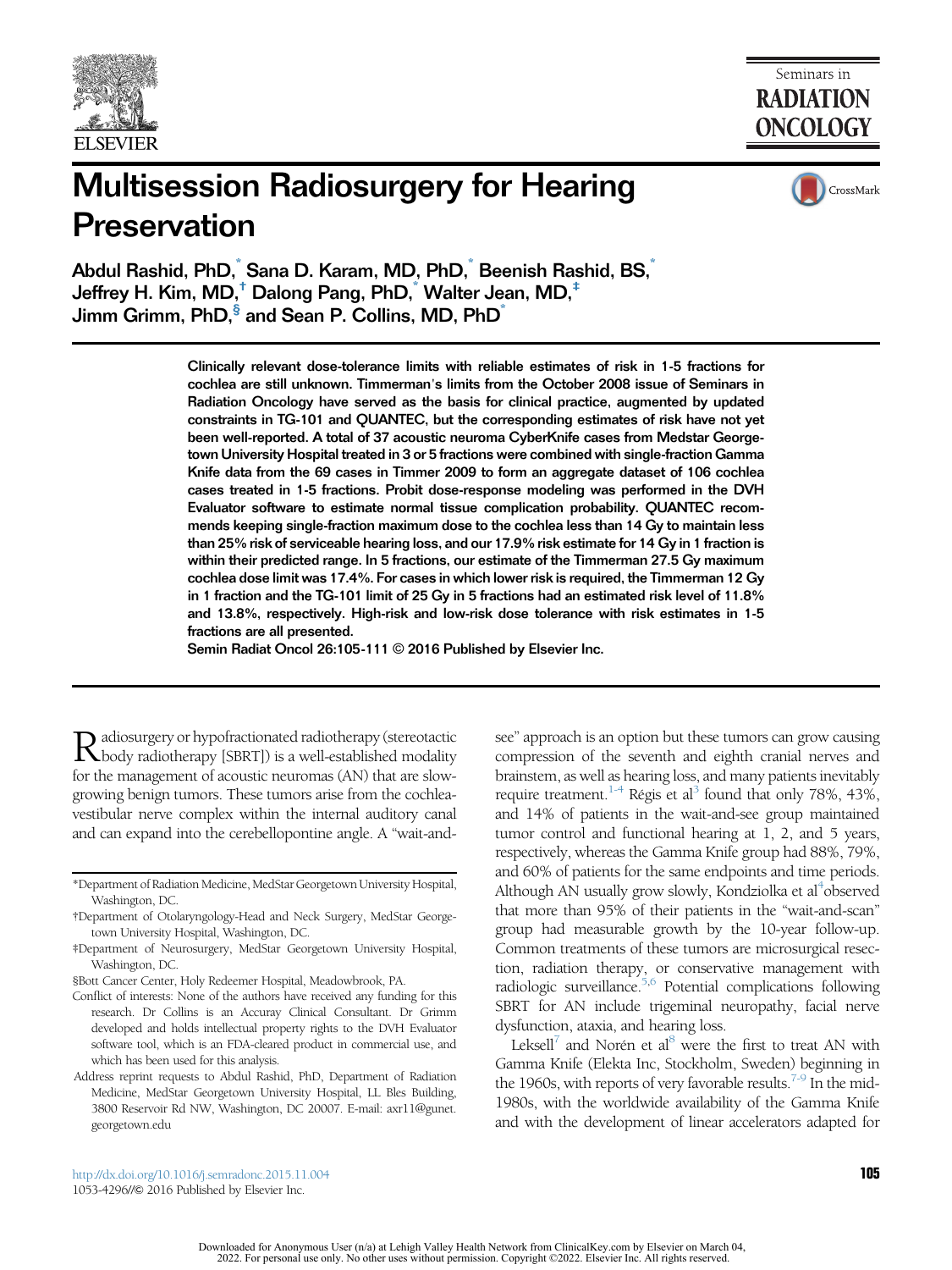<span id="page-3-0"></span>stereotactic irradiation, this noninvasive radiation treatment became more popular. By the year 2000, several authors had claimed excellent local control rates with radiosurgery, comparable with surgery, but with a high rate of preservation of hearing and facial and trigeminal nerve function.<sup>9-12</sup> Seeking a potential fractionation benefit, several groups began fractio-nated regimens on a stereotactic linac<sup>[9,13-15](#page-7-0)</sup> or CyberKnife (Accuray Inc, Palo Alto, CA). $16-19$  However, despite more than 40 years of clinical use and numerous publications, quantitative estimates of complication risks as a function of cochlea dose remain elusive.

As SBRT is increasingly being applied for the treatment of AN, it is important to determine reliable dose-tolerance limits for the cochlea to guide clinical practice. The goal of this study was to determine clinically relevant SBRT dose-tolerance limits for hearing preservation, when treatments are given in 1-5 fractions, based on statistical analysis of clinical outcomes data.

## Single-Fraction Cochlea Dose Tolerance

A PubMed search for cochlea AND ((stereotactic AND radiation) OR radiosurgery) found 96 articles in June 2015, but among them we found no dose-response models, and could only find a single publication with cochlea doses and hearing preservation outcomes for each patient, Timmer et al<sup>20</sup>. The cochlea  $D_{\text{max}}$  data from this Gamma Knife series of 69 patients treated from June 2003-November 2007 at the Radboud University Nijmegen Medical Center in The Netherlands are reproduced in Figure 1(A). Patient and treatment characteristics are already described, $^{20}$  so only the details most important for interpreting our dose-response model are summarized in Table 1. The Gardner-Robertson scale,  $21$ shown in [Table 2,](#page-4-0) includes 3 frequency pure tone average

| <b>Characteristic</b>             | <b>Present</b><br>Study | Timmer<br>et al $^{20}$ |
|-----------------------------------|-------------------------|-------------------------|
|                                   |                         |                         |
| Number of cases                   | 37                      | 69                      |
| Median age, y                     | 58 (31-85)              | 53 (24-76)              |
| Median follow-up, mo              | 51 (15-108)             | 14.2 (3-56)             |
| Median tumor<br>volume, cc        | 1.03 (0.14-7.60)        | 2.28 (0.02-10.20)       |
| Number of cases per fraction      |                         |                         |
| 1 Fraction                        | ი                       | 69                      |
| 3 Fractions                       | 2                       | O                       |
| 5 Fractions                       | 35                      | Ω                       |
| Delivery method                   | CyberKnife              | Gamma Knife             |
| $<$ 50 dB hearing<br>preservation | 4                       | 6                       |

(PTA) as well as speech discrimination scores. The Timmer et al<sup>20</sup> study did measure speech discrimination scores for each patient but unfortunately they were not published as a function of dose for each patient like the PTA was in Figure 1(A), so our probit dose-response model could only be based on PTA alone. The selected end point was 50 dB of hearing loss in 1 ear, which is part of the Gardner-Robertson scale for serviceable hearing.

#### Statistical modeling

The probit model<sup>22,23</sup> was used to estimate the normal tissue complication probability (NTCP) dose-response for cochlea  $D_{\text{max}}$  in terms of the normalized slope *m* and the  $TD_{50}(V)$  50% tolerance dose  $(TD)$  for a given partial volume  $(V)$  by

$$
NTCP = \frac{1}{\sqrt{2\pi}} \int_{-\infty}^{t} e^{-x^2/2} dx
$$
 (1)



Figure 1 Single-fraction cochlea tolerance. (A) Change in pure tone average (PTA) from study by Timmer et al as a function of cochlea  $D_{\text{max}}$ ; the 6 data points shown are the ones exceeding 50 dB of hearing loss and the rest may be found in the article by Timmer et al.<sup>20</sup> (B) Corresponding dose-tolerance model for the end point of 50 dB hearing loss. AE, adverse event; dB, decibel; MLE, maximum likelihood estimate. (Color version of figure is available online.)

Downloaded for Anonymous User (n/a) at Lehigh Valley Health Network from ClinicalKey.com by Elsevier on March 04, 2022. For personal use only. No other uses without permission. Copyright ©2022. Elsevier Inc. All rights res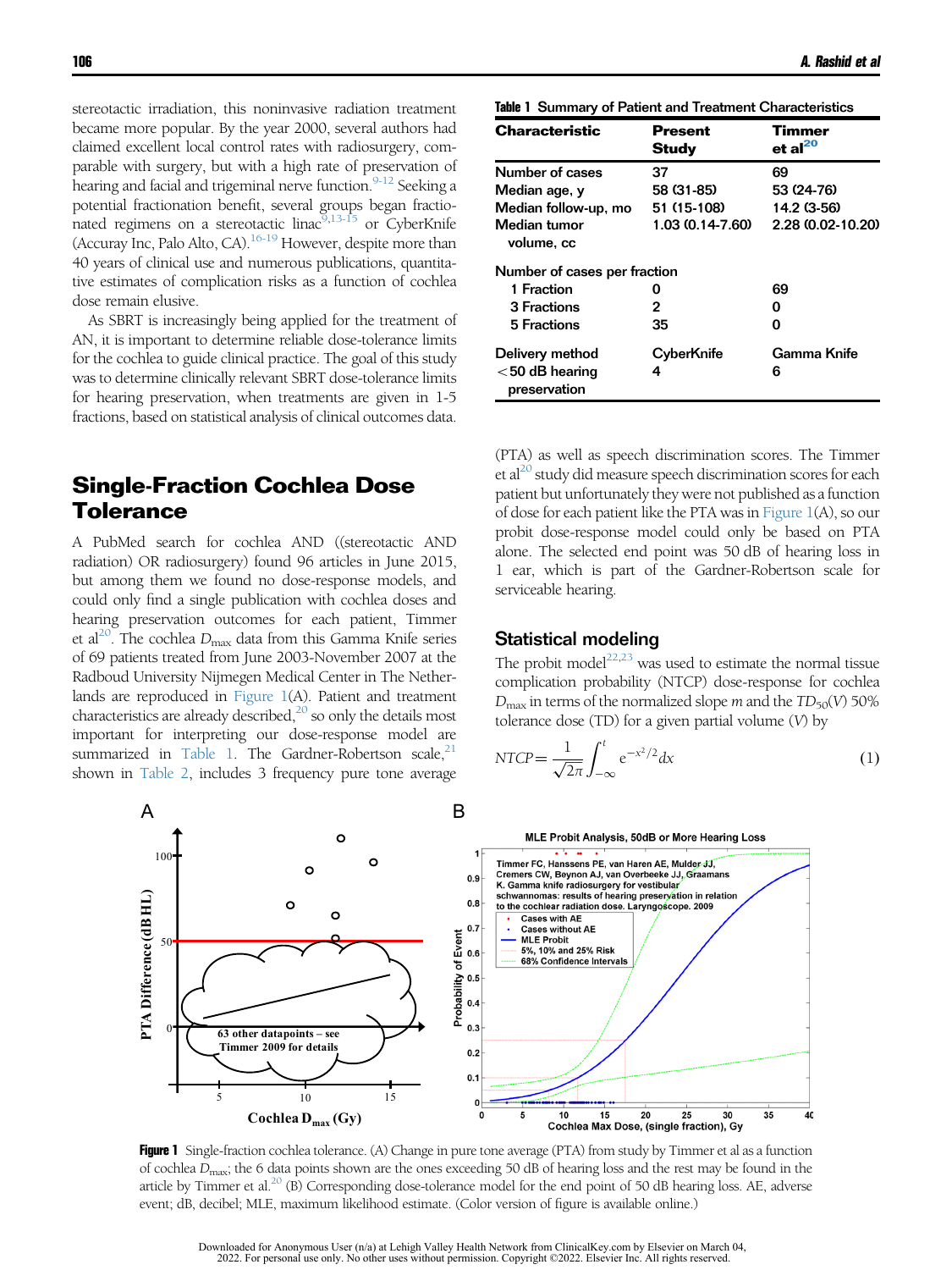<span id="page-4-0"></span>

| Table 2 Gardner-Robertson Scale <sup>21</sup> |  |
|-----------------------------------------------|--|
|                                               |  |

|                | <b>Grade Description PTA, dB Speech</b> |            | <b>Discrimination, %</b> |  |
|----------------|-----------------------------------------|------------|--------------------------|--|
|                | Good-excellent 0-30                     |            | 70-100                   |  |
| Ш              | Serviceable                             | $31 - 50$  | 50-69                    |  |
| $\mathbf{III}$ | Nonserviceable 51-90                    |            | 5-49                     |  |
| <b>IV</b>      | Poor                                    | $91 - max$ | $1 - 4$                  |  |
| v              | None                                    | <b>Not</b> | O                        |  |
| testable       |                                         |            |                          |  |

where  $t = (Dv - TD_{50}(V))/(m \times TD_{50}(V))$ , m is the normalized slope, and Dv is the dose to the given volume V. To determine statistical dose-tolerance limits from the cochlea data, we used the maximum likelihood parameter fitting technique<sup>24,25</sup> because of its effectiveness in extracting the most information from limited datasets. Maximum likelihood principles were derived by Fisher<sup>26</sup> and have been proven in many instances to be theoretically optimal. The maximum likelihood parameter fitting technique has been applied to NTCP modeling $24,25$  by

$$
L(\gamma_1, \gamma_2, \cdots) = \prod_{m_{\text{complications}}} NTCP_m(\gamma_1, \gamma_2, \cdots)
$$
  
 
$$
\times \prod_{n_{\text{no compleations}}} (1 - NTCP_n(\gamma_1, \gamma_2, \cdots))
$$
 (2)

For the model in Eq. (1), only 2 parameters need to be solved,  $\gamma_1 = m$  and  $\gamma_2 = TD_{50}(V)$ . This analysis was performed using the DVH Evaluator software tool (DiversiLabs LLC, Huntingdon Valley, PA). Confidence bands were estimated using the profile likelihood method.<sup>27,28</sup> The result is plotted in [Figure 1](#page-3-0)(B) and summarized in Table 3.

## Multisession Cochlea Dose **Tolerance**

Patient characteristics and details of the treatments have already been described<sup>19</sup> and are only briefly overviewed here. A total of 55 patients with vestibular schwannoma treated with CyberKnife at Georgetown University Hospital were assessed. All data were reviewed under an institutional review board approved retrospective protocol. A minimum of 12-month follow-up was required to be included in the analysis. Overall, 18 patients had either no ( $n = 9$ ) or  $\leq$  1-year ( $n = 9$ ) follow-up data; 37 patients with  $\geq$  1-year follow-up data were analyzed. Pre- and posttreatment radiographic digital imaging was only available on 32 patients. In all, 19 patients had pre- and postaudiogram data for analyses, 14 of whom had serviceable hearing before the radiation treatment. Hearing, facial nerve function, and tumor volume or mass effect were analyzed with the Gardner and Robertson,<sup>[21](#page-7-0)</sup> House and Brackmann,<sup>29</sup> and Koos et al<sup>[30](#page-7-0)</sup> scales, respectively. A total of 29 patients were reached by phone and perception of hearing preservation, as well as overall satisfaction with the treatment was evaluated.

Patient characteristics are summarized in [Table 1.](#page-3-0) The median age was 58 years (range: 31-85) with a 70% male majority. The laterality was divided almost equally between left and right side. None of the patients had received any prior treatment for their tumor. Most patients (81%) presented with hearing loss as an initial symptom, whereas ataxia or disequilibrium and tinnitus were the presenting symptoms in 57% and 46% of the patients, respectively. None of the patients had any symptoms of the facial nerve involvement on presentation.

Treatment characteristics are also included in [Table 1](#page-3-0). The median tumor volume was 1.03 cc with a range from 0.14- 7.60 cc. Most patients (95%) were treated with 25 Gy in 5 sessions, whereas only 2 patients were treated to 21 Gy in 3 fractions. Most tumors (54%) were Koos Grade 2.

Probit dose-response models of the 5-fraction data and the aggregate data were generated using the DVH Evaluator software, with the same end point and methodology as was used for the single-fraction dataset. Figure  $1(B)$  is in terms of pure physical dose for the single-fraction dataset, and [Figure 2](#page-5-0) (A) is in terms of physical dose for the 5-fraction dataset. When each dataset was analyzed individually, no biological effective dose conversions were used, other than converting the two 3 fraction cases to 5-fraction equivalent dose.

A 3-fraction regimen using linear quadratic (LQ) conversion was chosen for the aggregate analysis to alleviate the uncertainty of the  $\alpha/\beta$  parameter, as 3 fractions are midway between the fractionation of the 2 datasets. QUANTEC<sup>31</sup> used  $\alpha/\beta =$ 3 Gy, and we iteratively determined that the  $\alpha/\beta$  parameter with maximally likelihood fit was 4.2 Gy. However, the maximal effect of  $\alpha/\beta = 4.2$  Gy when converting any of the single-fraction or 5-fraction published dose-tolerance limits to 3-fraction equivalent doses was less than 3%, so we used  $\alpha/\beta =$ 3 Gy for the remainder of the analysis. The Timmerman<sup>[32](#page-7-0)</sup> limit of  $D_{\text{max}} = 12$  Gy in 1 fraction had the largest difference; if  $\alpha/\beta$  $=$  4.2 Gy, the LQ model equates this to 18.7 Gy in 3 fractions, but if  $\alpha/\beta = 3$  Gy, then it would be 19.2 Gy in 3 fractions, resulting in a difference of 2.7%. For the purpose of this initial dose-response study, we opted to use  $\alpha/\beta = 3$  Gy and the LQ model for data conversion. The 3-fraction aggregate model is shown in [Figure 2](#page-5-0)(B), and this model was used to estimate all the risk levels of the published dose-tolerance limits in the DVH Risk Map<sup>33</sup> in [Figure 3](#page-6-0).

#### **Discussion**

Hearing loss following AN radiotherapy is a critical quality of life issue and the principle dose-limiting toxicity. Currently,

| <b>Dataset</b>             | <b>Fractions</b> | <b>Number of Cases</b> | $TD_{50}$ , Gy (68% CI) | <i>m</i> (68% CI)   | $LL_{\rm max}$ |
|----------------------------|------------------|------------------------|-------------------------|---------------------|----------------|
| Timmer et al <sup>20</sup> | fx               | 69                     | 23.98 (17.97-82.60)     | $0.3994(0.28-0.65)$ | $-19.63$       |
| Present study              | 5 fx             | 37                     | 37.64 (30.77-65.12)     | $0.3251(0.22-0.53)$ | $-11.76$       |
| Aggregate                  | 3 fx Equiv.      | 106                    | 34.55 (28.71-53.43)     | $0.3764(0.29-0.52)$ | $-31.53$       |

Table 3 Probit Dose-Response Model Results

| Downloaded for Anonymous User (n/a) at Lehigh Valley Health Network from ClinicalKey.com by Elsevier on March 04,  |  |
|--------------------------------------------------------------------------------------------------------------------|--|
| 2022. For personal use only. No other uses without permission. Copyright ©2022. Elsevier Inc. All rights reserved. |  |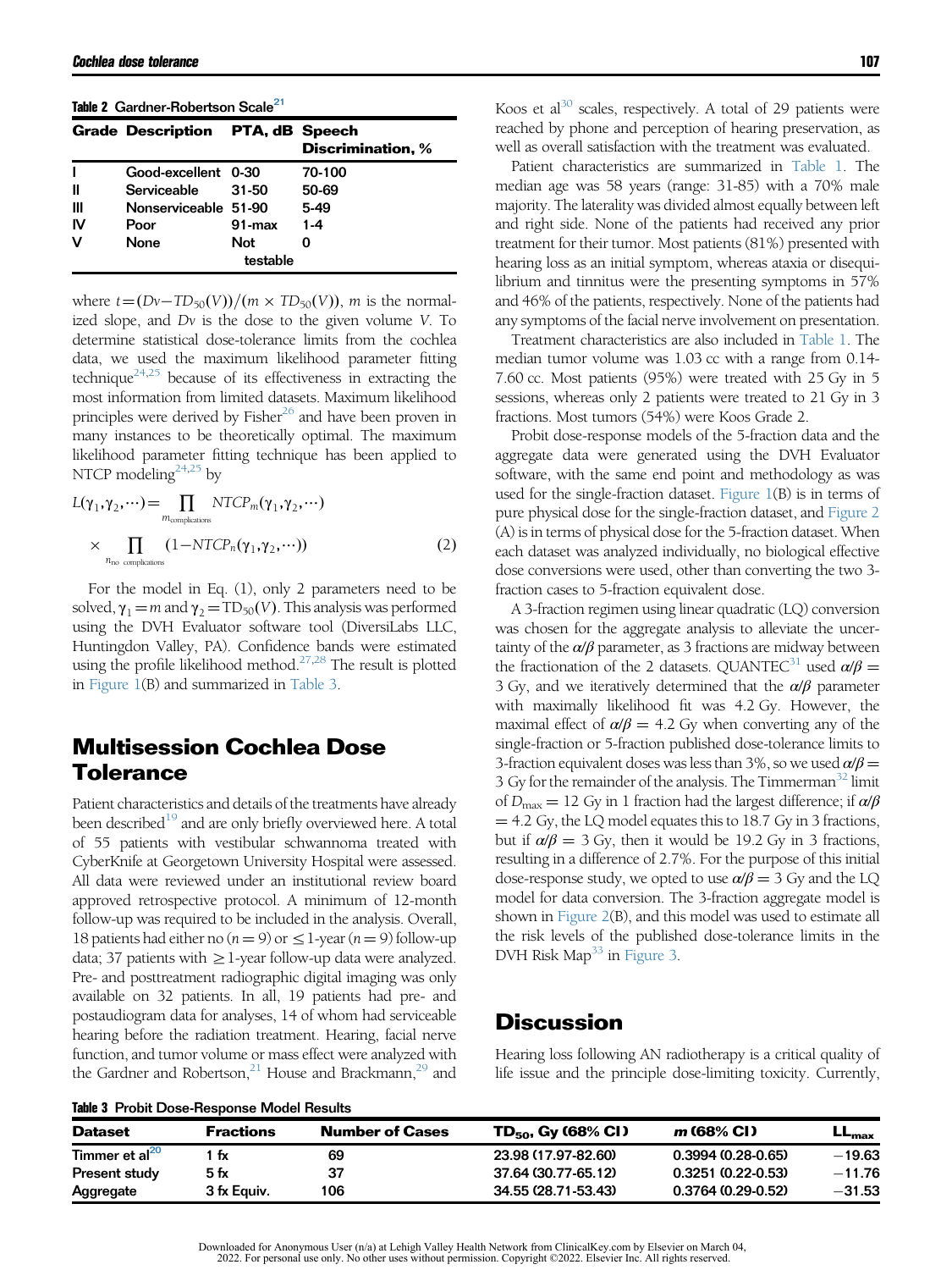<span id="page-5-0"></span>

Figure 2 Dose-tolerance model for the end point of 50 dB hearing loss (A) for the 5-fraction patients in the present study in terms of physical dose, and (B) aggregate model of Timmer et  $a^{20}$  single-fraction data with our 5-fraction data, modeled together in terms of 3-fraction equivalent dose. 3fx, 3 fraction; 5fx, 5 fraction; AE, adverse event; dB, decibel; MLE, maximum likelihood estimate. (Color version of figure is available online.)

there are limited data on dosimetric predictors of hearing loss following radiosurgery for AN. A better understanding of the dose-response relationship would enable clinicians to provide more realistic expectations to patients as they weigh their treatment options. Hearing preservation rates in [Table 2](#page-4-0) of QUANTEC ranged from  $22\%$ -94%, $31$  and crude rates of hearing preservation in the present study and in Timmer et al<sup>20</sup> study are 89% and 91%, respectively, so these are within the favorable range of results.

The present study has several identifiable limitations. The patient population was derived from a single-institution cohort that can limit the translation of our work to the general population. In our study, we analyzed only patients with 12 months or more of follow-up, and the median follow-up was 51 months, up to 108 months. The Timmer et al<sup>[20](#page-7-0)</sup> study showed shorter follow-up, with some patients having only 3 months of follow-up, which might not have been long enough for some complications to materialize. The differences in ranges of tumor volumes and the irradiated volumes of cochlea between the 2 datasets may also be an important factor, but the individual dose-volume data for the tumor and cochlea were not available. For the most accurate comparisons, full hearing audiometry should be evaluated consistently for several hundred patients for a predetermined length of follow-up such as 5 years. These limitations make it difficult to directly compare the results by Timmer et  $al^{20}$  to those of our own patient population, so instead we simply created an aggregate model in 1-5 fractions. Despite the limitations, we feel that the present study provides a useful initial aggregate model for hearing preservation in 1-5 fractions, to guide clinical practice as the more rigorous results are forthcoming.

Perhaps the largest difference between the present study and the study by Timmer et  $al^{20}$  is pretreatment serviceable hearing. In our previous study, the crude rate of hearing preservation of all 37 patients with at least 12 months of follow-up was 89%, and of the 26 patients with serviceable hearing pretreatment, the rate was 73% at median 5-year

follow-up via telephone survey. In the study by Timmer et  $al^{20}$ the crude rate of hearing preservation of all 69 patients was 91% but only 32 of the patients had serviceable hearing pretreatment, and among those patients hearing preservation with Tokyo class<sup>34</sup> A, B, or C was only 41%. However, Timmer et al<sup>20</sup> did not specify which  $D_{\text{max}}$  doses corresponded to the patients with serviceable hearing pretreatment, and they did not provide Tokyo class data as a function of  $D_{\text{max}}$ , so we can only analyze the overall hearing preservation. Nevertheless, it is remarkable that the study by Timmer et  $al^{20}$  is the only one we could find that presented doses and outcomes per patient, so we are very appreciative of the data they did provide.

Fractionation offers to minimize radiation-associated toxicity by allowing normal tissue repair between treatments. If the 73% hearing preservation at a 5-year median follow-up could be compared with 41% hearing preservation with no patients followed to 5 years, it would be encouraging for the fractionated approach, but there are too many differences to make any such claims. The telephone survey is a useful indicator of patient-reported outcomes, but cannot be compared directly to the Tokyo classification or audiograms or the Gardner-Robertson scale. A more reasonable comparison is that among 14 fractionated cases with serviceable hearing and with audiograms, the hearing preservation rate was 78% at a median follow-up of 18 months. This length of follow-up is more similar to the median 14.2 month follow-up shown by Timmer et al, $^{20}$  but differences still remain in terms of the grading scales and other factors we have mentioned. These findings are particularly important, given that hearing loss is one of the principal dose-limiting toxicities, and further investigation is urgently needed to resolve the remaining questions conclusively. QUANTEC made insightful comments regarding several of the grading scales and provided an extensive set of recommendations for improved follow-up metrics that could help to discern outcomes more clearly in future studies. $31$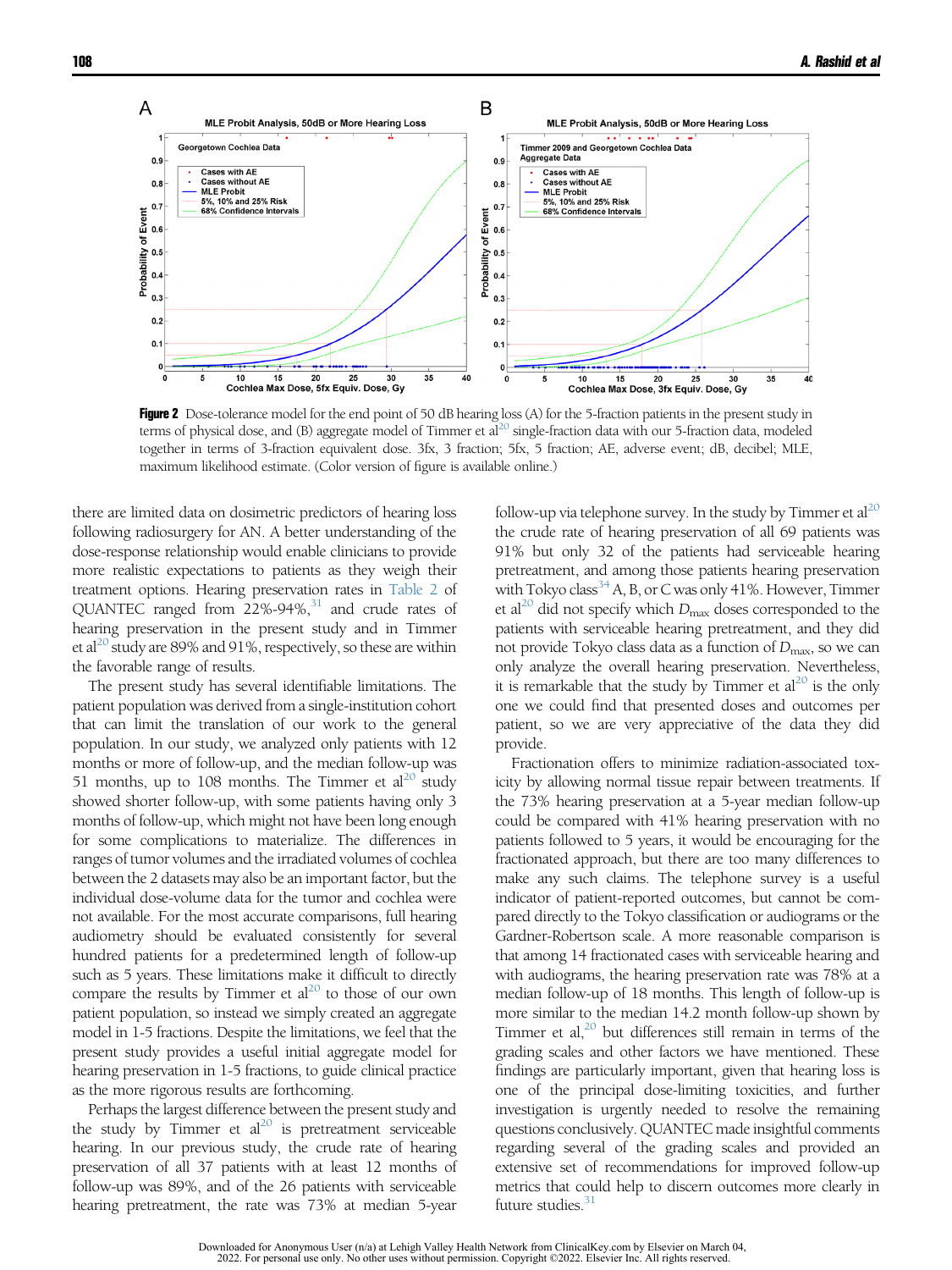<span id="page-6-0"></span>

**Figure 3** DVH Risk Map for cochlea in 1-5 fractions. (Color version of figure is available online.)

Stereotactic radiosurgery (SRS) in a single session is an accepted standard of care for the treatment of AN. A recent analysis of the patterns of care for ANs has shown an increase in the use of radiotherapy, particularly for patients with tumors under  $2 \text{ cm}$  in size.<sup>[35](#page-7-0)</sup> However, the optimal radiotherapy approach (Gamma Knife SRS, fractionated stereotactic radiotherapy, single-fraction linear accelerator-based radiosurgery, and proton-based radiotherapy) remains unclear and there are no randomized studies comparing either surgery or radiotherapy, or a radiotherapeutic approach with another.

The size limitations for single-fraction SRS are generally recommended to be approximately 1.5-3 cm, with a known increase in side effects to normal tissue with increasing size.<sup>36</sup> The recommended dose in most institutions is  $\leq$ 13 Gy. By allowing normal tissue repair between treatments, fractionated radiotherapy converts the radiobiological benefit of fractionation into a wider therapeutic window. In this study, we show low rates of hearing loss associated with fractionated radiotherapy. It can be difficult to compare results across the literature because of the differences in classifying progressive disease, as well as differing follow-up regimens and duration. Additionally, only smaller series are available with this concept of fractionated radiotherapy (RT) with no randomized clinical trials available. However, a recent meta-analysis of 449 patients that pooled data from 3 large German Centers showed comparable local control outcomes.<sup>37</sup> Similarly, at median follow-up of 67 months, loss of useful hearing was equivalent between the groups (16% for the SRS group and 14% for the fractionated RT group). These good control rates with fractionated radiation therapy deepen the controversy of the radiobiology of ANs. It also raises the question on whether size criteria should exist to guide clinicians in the application of single-fraction vs multisession fractionated RT.

The LQ model was originally developed for modeling of survival curves of cell lines<sup>38-40</sup> and eventually became the most widely used tool for describing time-dose relationships for conventional fractionation. $41-43$  Intensive debate has arisen, however, regarding whether LQ is applicable at large doses per fraction or not,  $44,45$  and the debate continues to the present time. $46-54$  Certainly, we could not resolve such a controversy with  $D_{\text{max}}$  doses of just a critical structure from only about a hundred cases. We took steps to mitigate the uncertainty, by first modeling the single-fraction data in pure physical dose by itself and also by modeling the 5-fraction data in physical dose by itself. Then by comparing these to a 3-fraction aggregate model, we could see that there were some differences, but none too alarming. The maximum likelihood fitted  $\alpha/\beta$  was 4.2 Gy, and by comparing dose conversions with the  $\alpha/\beta = 3$  Gy nominal value, differences in conversions of published dosetolerance limits were all less than 3%. The largest percentage difference was for the Timmerman 2008  $D_{\text{max}} < 12 \text{ Gy}$  in 1fraction limit, which equated to 18.7 Gy or 19.2 Gy in 3 fractions depending on whether  $\alpha/\beta = 4.2$  Gy or  $\alpha/\beta =$ 3 Gy was used, respectively. Note that Timmerman 2008 used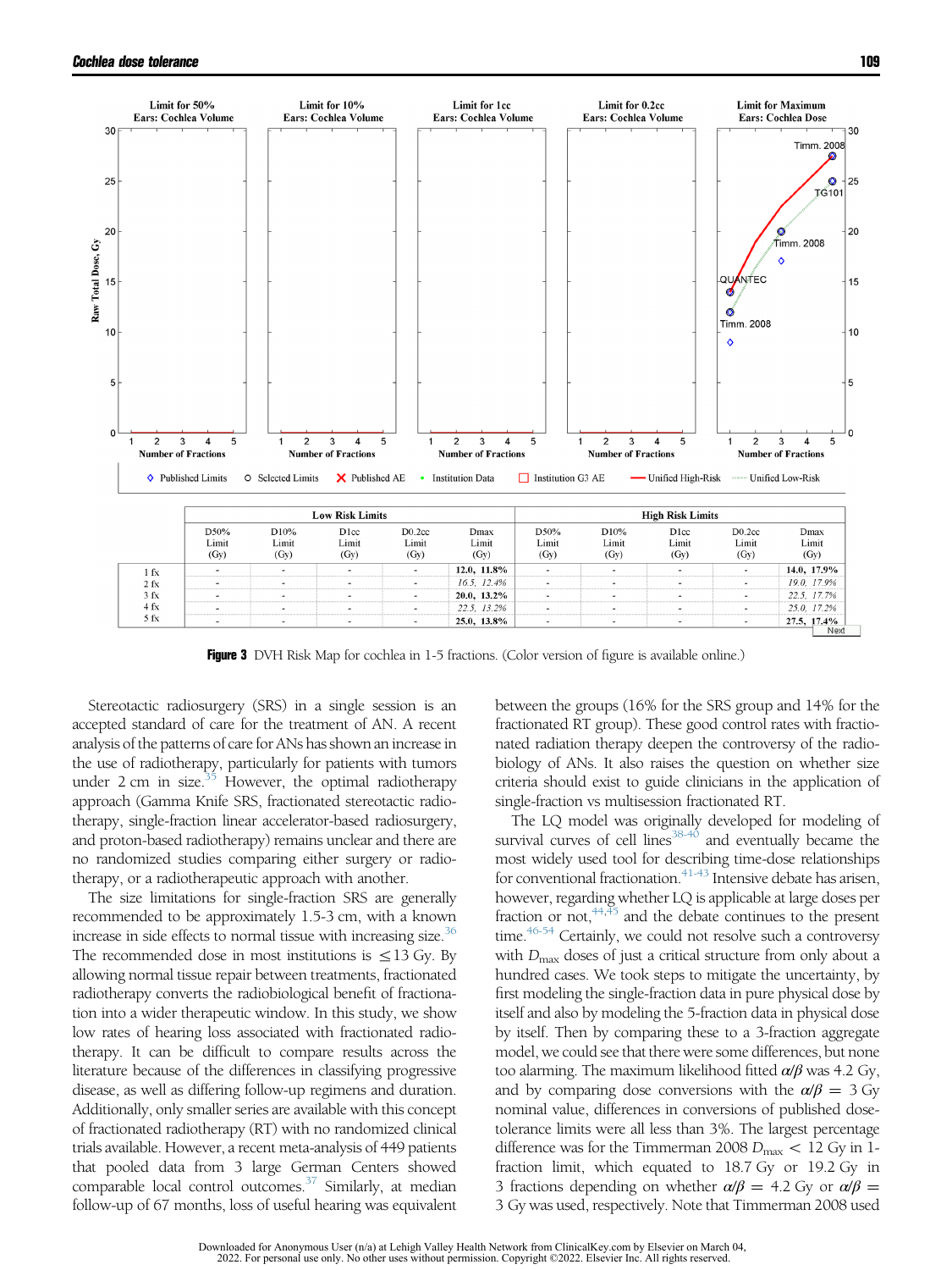<span id="page-7-0"></span>20 Gy for the 3-fraction limit, $32$  based on biological effective dose conversions using the universal survival curve,  $55,32$  and that is only about 4% different than 19.2 Gy. It is possible that alternate models such as universal survival curve, linear quadratic cubic,<sup>[56](#page-8-0)</sup> or others,<sup>57-59</sup> may fit better, but it would require a large amount of data for testing. In the meantime, we have provided a probit model of cochlea dose tolerance in 1-5 fractions with LQ conversions, which should help clinical practice until these issues are more fully resolved. Future studies should also analyze the volume effects.

### **Conclusions**

Emami et  $al^{60}$  specified conventionally fractionated dosetolerance limits for most grade 3 adverse events following radiotherapy in terms of TD 5/5 and TD 50/5 dose-tolerance limits—the 5% and 50% risk levels at 5 years. However, 50% risk of hearing loss is higher than desired—the QUANTEC guidance of 25% risk is more reasonable. Based on a doseresponse model of 2 clinical datasets, the 14 Gy in 1-fraction limit and the 27.5 Gy in 5-fraction limit had 17.9% and 17.4% risk, respectively. For cases in which a lower risk is required, the 12 Gy in 1-fraction limit and the 25 Gy in 5-fraction limit had 11.8% and 13.8% risk, respectively. Caveats include the limited amount of data as well as the wide variety of grading and follow-up. Data from more patients and longer follow-up is required to determine the true dose tolerance, but these findings support current clinical practice for SBRT.

#### **References**

- 1. [Charabi S, Thomsen J, Mantoni M, et al: Acoustic neuroma \(vestibular](http://refhub.elsevier.com/S1053-4296(15)00113-7/sbref1) [schwannoma\): Growth and surgical and nonsurgical consequences of the](http://refhub.elsevier.com/S1053-4296(15)00113-7/sbref1) [wait-and-see policy. Otolaryngol Head Neck Surg 113\(1\):5-14, 1995](http://refhub.elsevier.com/S1053-4296(15)00113-7/sbref1)
- 2. [Myrseth E, Moller P, Pedersen P, et al: Vestibular schwannomas: Clinical](http://refhub.elsevier.com/S1053-4296(15)00113-7/sbref2) [results and quality of life after microsurgery or gamma knife radiosurgery.](http://refhub.elsevier.com/S1053-4296(15)00113-7/sbref2) [Neurosurgery 56:927-935, 2005](http://refhub.elsevier.com/S1053-4296(15)00113-7/sbref2)
- 3. [Régis J, Carron R, Park MC, et al: Wait-and-see strategy compared with](http://refhub.elsevier.com/S1053-4296(15)00113-7/sbref3) [proactive Gamma Knife surgery in patients with intracanalicular vestibular](http://refhub.elsevier.com/S1053-4296(15)00113-7/sbref3) [schwannomas. J Neurosurg 113:105-111, 2010 \(suppl\)](http://refhub.elsevier.com/S1053-4296(15)00113-7/sbref3)
- 4. [Kondziolka D, Mousavi SH, Kano H, et al: The newly diagnosed vestibular](http://refhub.elsevier.com/S1053-4296(15)00113-7/sbref4) [schwannoma: Radiosurgery, resection, or observation? Neurosurg Focus](http://refhub.elsevier.com/S1053-4296(15)00113-7/sbref4) [33\(3\):E8, 2012](http://refhub.elsevier.com/S1053-4296(15)00113-7/sbref4)
- 5. [Pollock BE, Lunsford LD, Kondziolka D, et al: Outcome analysis of](http://refhub.elsevier.com/S1053-4296(15)00113-7/sbref5) [acoustic neuroma management: A comparison of microsurgery and](http://refhub.elsevier.com/S1053-4296(15)00113-7/sbref5) [stereotactic radiosurgery. Neurosurgery 36:215-229, 1995](http://refhub.elsevier.com/S1053-4296(15)00113-7/sbref5)
- 6. [Régis J, Pellet W, Delsanti C, et al: Functional outcome after gamma knife](http://refhub.elsevier.com/S1053-4296(15)00113-7/sbref6) [surgery or microsurgery for vestibular schwannomas. J Neurosurg](http://refhub.elsevier.com/S1053-4296(15)00113-7/sbref6) [97:1091-1100, 2002](http://refhub.elsevier.com/S1053-4296(15)00113-7/sbref6)
- 7. [Leksell L: A note on the treatment of](http://refhub.elsevier.com/S1053-4296(15)00113-7/sbref7) acoustic tumours. Acta Chir Scand [137:763-765, 1971](http://refhub.elsevier.com/S1053-4296(15)00113-7/sbref7)
- 8. [Norén G, Greitz D, Hirsch A, et al: Gamma knife surgery in acoustic](http://refhub.elsevier.com/S1053-4296(15)00113-7/sbref8) [tumours. Acta Neurochir 58:104-107, 1993 \(suppl\)](http://refhub.elsevier.com/S1053-4296(15)00113-7/sbref8)
- 9. [Meijer OW, Wolbers JG, Baayen JC, et al: Fractionated stereotactic](http://refhub.elsevier.com/S1053-4296(15)00113-7/sbref9) [radiation therapy and single high-dose](http://refhub.elsevier.com/S1053-4296(15)00113-7/sbref9) radiosurgery for acoustic neuroma: [Early results of a prospective clinical study. Int J Radiat Oncol Biol Phys 46](http://refhub.elsevier.com/S1053-4296(15)00113-7/sbref9) [\(1\):45-49, 2000](http://refhub.elsevier.com/S1053-4296(15)00113-7/sbref9)
- 10. [Foote RL, Coffey RJ, Swanson JW, et al: Stereotactic radiosurgery using](http://refhub.elsevier.com/S1053-4296(15)00113-7/sbref10) [the gamma knife for acoustic neuromas. Int J Radiat Oncol Biol Phys](http://refhub.elsevier.com/S1053-4296(15)00113-7/sbref10) [32:1153-1160, 1995](http://refhub.elsevier.com/S1053-4296(15)00113-7/sbref10)
- 11. [Kondziolka D, Lunsford LD, McLaughlin MR, et al: Long-term outcomes](http://refhub.elsevier.com/S1053-4296(15)00113-7/sbref11) after radiosurgery for acoustic [neuromas. N Engl J Med 339:1426-1433,](http://refhub.elsevier.com/S1053-4296(15)00113-7/sbref11) [1998](http://refhub.elsevier.com/S1053-4296(15)00113-7/sbref11)
- 12. [Mendenhall WM, Friedman WA, Buatti JM, et al: Preliminary results of](http://refhub.elsevier.com/S1053-4296(15)00113-7/sbref12) [linear accelerator radiosurgery for acoustic schwannomas. J Neurosurg](http://refhub.elsevier.com/S1053-4296(15)00113-7/sbref12) [85:1013-1019, 1996](http://refhub.elsevier.com/S1053-4296(15)00113-7/sbref12)
- 13. [Varlotto JM, Shrieve DC, Alexander III](http://refhub.elsevier.com/S1053-4296(15)00113-7/sbref13) E, et al: Fractionated stereotactic [radiotherapy for the treatment of acoustic neuromas: Preliminary results.](http://refhub.elsevier.com/S1053-4296(15)00113-7/sbref13) [Int J Radiat Oncol Biol Phys 36:141-145, 1996](http://refhub.elsevier.com/S1053-4296(15)00113-7/sbref13)
- 14. [Lederman G, Lowry J, Wertheim S, et al: Acoustic neuroma: Potential](http://refhub.elsevier.com/S1053-4296(15)00113-7/sbref14) benefi[ts of fractionated stereotactic radiosurgery. Stereotact Funct Neuro](http://refhub.elsevier.com/S1053-4296(15)00113-7/sbref14)[surg 69:175-182, 1997](http://refhub.elsevier.com/S1053-4296(15)00113-7/sbref14)
- 15. [Meijer OW, Vandertop WP, Lagerwaard FJ, et al: Linear accelerator-based](http://refhub.elsevier.com/S1053-4296(15)00113-7/sbref15) [stereotactic radiosurgery for bilateral vestibular schwannomas in patients](http://refhub.elsevier.com/S1053-4296(15)00113-7/sbref15) with neurofi[bromatosis type 2; \[discussion A42-3\]. Neurosurgery 62:](http://refhub.elsevier.com/S1053-4296(15)00113-7/sbref15) [A37-A42, 2008 \(suppl 5\)](http://refhub.elsevier.com/S1053-4296(15)00113-7/sbref15)
- 16. [Harada K, Nishizaki T, Adachi N, et al: Pediatric acoustic schwannoma](http://refhub.elsevier.com/S1053-4296(15)00113-7/sbref16) [showing rapid regrowth with high proliferative activity. Childs Nerv Syst](http://refhub.elsevier.com/S1053-4296(15)00113-7/sbref16) [16\(3\):134-137, 2000](http://refhub.elsevier.com/S1053-4296(15)00113-7/sbref16)
- 17. [Ishihara H, Saito K, Nishizaki T, et al: CyberKnife radiosurgery for](http://refhub.elsevier.com/S1053-4296(15)00113-7/sbref17) [vestibular schwannoma. Minim Invasive Neurosurg 47\(5\):290-293, 2004](http://refhub.elsevier.com/S1053-4296(15)00113-7/sbref17)
- 18. [Chang SD, Gibbs IC, Sakamoto GT, et al: Staged stereotactic irradiation](http://refhub.elsevier.com/S1053-4296(15)00113-7/sbref18) [for acoustic neuroma. Neurosurgery 56\(6\):1254-1261, 2005; \[discussion](http://refhub.elsevier.com/S1053-4296(15)00113-7/sbref18) [1261-3\]](http://refhub.elsevier.com/S1053-4296(15)00113-7/sbref18)
- 19. [Karam SD, Tai A, Strohl A, et al: Frameless fractionated stereotactic](http://refhub.elsevier.com/S1053-4296(15)00113-7/sbref19) [radiosurgery for vestibular schwannomas: A single-institution experience.](http://refhub.elsevier.com/S1053-4296(15)00113-7/sbref19) [Front Oncol 3:121, 2013](http://refhub.elsevier.com/S1053-4296(15)00113-7/sbref19)
- 20. [Timmer FC, Hanssens PE, van Haren AE, et al: Gamma knife radiosurgery](http://refhub.elsevier.com/S1053-4296(15)00113-7/sbref20) [for vestibular schwannomas: Results of hearing preservation in relation to](http://refhub.elsevier.com/S1053-4296(15)00113-7/sbref20) [the cochlear radiation dose. Laryngoscope 119\(6\):1076-1081, 2009](http://refhub.elsevier.com/S1053-4296(15)00113-7/sbref20)
- 21. [Gardner G, Robertson JH: Hearing preservation in unilateral acoustic](http://refhub.elsevier.com/S1053-4296(15)00113-7/sbref21) [neuroma surgery. Ann Otol, Rhinol, Laryngol 97:55-66, 1988](http://refhub.elsevier.com/S1053-4296(15)00113-7/sbref21)
- 22. [Herbert D: The assessment of the clinical signi](http://refhub.elsevier.com/S1053-4296(15)00113-7/sbref22)ficance of non-compliance [with prescribed schedules of irradiation. Int J Radiat Oncol Biol Phys 2\(7-](http://refhub.elsevier.com/S1053-4296(15)00113-7/sbref22) [8\):763-772, 1977](http://refhub.elsevier.com/S1053-4296(15)00113-7/sbref22)
- 23. [Finney D: Probit Analysis, \(ed 3\) Cambridge, Cambridge University Press,](http://refhub.elsevier.com/S1053-4296(15)00113-7/sbref23) [170-190, 1971](http://refhub.elsevier.com/S1053-4296(15)00113-7/sbref23)
- 24. [Herring DF: Methods for extracting dose-response curves from radiation](http://refhub.elsevier.com/S1053-4296(15)00113-7/sbref24) therapy data, I: A unifi[ed approach. Int J Radiat Oncol Biol Phys 6](http://refhub.elsevier.com/S1053-4296(15)00113-7/sbref24) [\(2\):225-232, 1980](http://refhub.elsevier.com/S1053-4296(15)00113-7/sbref24)
- 25. [Jackson A, Ten Haken RK, Robertson JM, et al: Analysis of clinical](http://refhub.elsevier.com/S1053-4296(15)00113-7/sbref25) [complication data for radiation hepatitis using a parallel architecture](http://refhub.elsevier.com/S1053-4296(15)00113-7/sbref25) [model. Int J Radiat Oncol Biol Phys 31\(4\):883-891, 1995](http://refhub.elsevier.com/S1053-4296(15)00113-7/sbref25)
- 26. [Fisher RA: On the mathematical foundations of theoretical statistics.](http://refhub.elsevier.com/S1053-4296(15)00113-7/sbref26) [Philos Trans R Soc A 222:309-368, 1922](http://refhub.elsevier.com/S1053-4296(15)00113-7/sbref26)
- 27. [Cox DR, Snell EJ: Analysis of Binary Data, \(ed 2\) London: Chapman](http://refhub.elsevier.com/S1053-4296(15)00113-7/sbref27) & [Hall/CRC, 1989](http://refhub.elsevier.com/S1053-4296(15)00113-7/sbref27)
- 28. [Levegrün S, Jackson A, Zelefsky MJ, et al: Fitting tumor control probability](http://refhub.elsevier.com/S1053-4296(15)00113-7/sbref28) [models to biopsy outcome after three-dimensional conformal radiation](http://refhub.elsevier.com/S1053-4296(15)00113-7/sbref28) [therapy of prostate cancer: Pitfalls in deducing radiobiologic parameters](http://refhub.elsevier.com/S1053-4296(15)00113-7/sbref28) [for tumors from clinical data. Int J Radiat Oncol Biol Phys 51](http://refhub.elsevier.com/S1053-4296(15)00113-7/sbref28) [\(4\):1064-1080, 2001](http://refhub.elsevier.com/S1053-4296(15)00113-7/sbref28)
- 29. [House JW, Brackmann DE: Facial nerve grading system. Otolaryngol](http://refhub.elsevier.com/S1053-4296(15)00113-7/sbref29) [Head Neck Surg 93:146-147, 1985](http://refhub.elsevier.com/S1053-4296(15)00113-7/sbref29)
- 30. [Koos WT, Day JD, Matula C, et al: Neurotopographic considerations in](http://refhub.elsevier.com/S1053-4296(15)00113-7/sbref30) [the microsurgical treatment of small acoustic neurinomas. J Neurosurg](http://refhub.elsevier.com/S1053-4296(15)00113-7/sbref30) [88:506-512, 1998](http://refhub.elsevier.com/S1053-4296(15)00113-7/sbref30)
- 31. [Bhandare N, Jackson A, Eisbruch A, et al: Radiation therapy and hearing](http://refhub.elsevier.com/S1053-4296(15)00113-7/sbref31) [loss. Int J Radiat Oncol Biol Phys 76:S50-S57, 2010 \(suppl 3\)](http://refhub.elsevier.com/S1053-4296(15)00113-7/sbref31)
- 32. [Timmerman RD: An overview of hypofractionation and introduction to](http://refhub.elsevier.com/S1053-4296(15)00113-7/sbref32) [this issue of seminars in radiation oncology. Semin Radiat Oncol](http://refhub.elsevier.com/S1053-4296(15)00113-7/sbref32) [18:215-222, 2008](http://refhub.elsevier.com/S1053-4296(15)00113-7/sbref32)
- 33. [Asbell SO, Grimm J, Xue J, et al: Introduction and Clinical Overview of the](http://refhub.elsevier.com/S1053-4296(15)00113-7/sbref60) [DVH Risk Map. Semin Radiat Oncol 26\(2\):89-96, 2016](http://refhub.elsevier.com/S1053-4296(15)00113-7/sbref60)
- 34. [Kanzaki J, Tos M, Sanna M, et al: New and modi](http://refhub.elsevier.com/S1053-4296(15)00113-7/sbref33)fied reporting systems [from the consensus meeting on systems](http://refhub.elsevier.com/S1053-4296(15)00113-7/sbref33) for reporting results in vestibular [schwannoma. Otol Neurotol 24:642-648, 2003](http://refhub.elsevier.com/S1053-4296(15)00113-7/sbref33)
- 35. [Gal TJ, Shinn J, Huang B: Current epidemiology and management trends](http://refhub.elsevier.com/S1053-4296(15)00113-7/sbref34) [in acoustic neuroma. Otolaryngol Head Neck Surg 142\(5\):677-681, 2010](http://refhub.elsevier.com/S1053-4296(15)00113-7/sbref34)
- 36. [Ito K, Shin M, Matsuzaki M, et al: Risk factors for neurological](http://refhub.elsevier.com/S1053-4296(15)00113-7/sbref35) [complications after acoustic neurinoma radiosurgery: Re](http://refhub.elsevier.com/S1053-4296(15)00113-7/sbref35)finement from [further experiences. Int J Radiat Oncol Biol Phys 48\(1\):75-80, 2000](http://refhub.elsevier.com/S1053-4296(15)00113-7/sbref35)